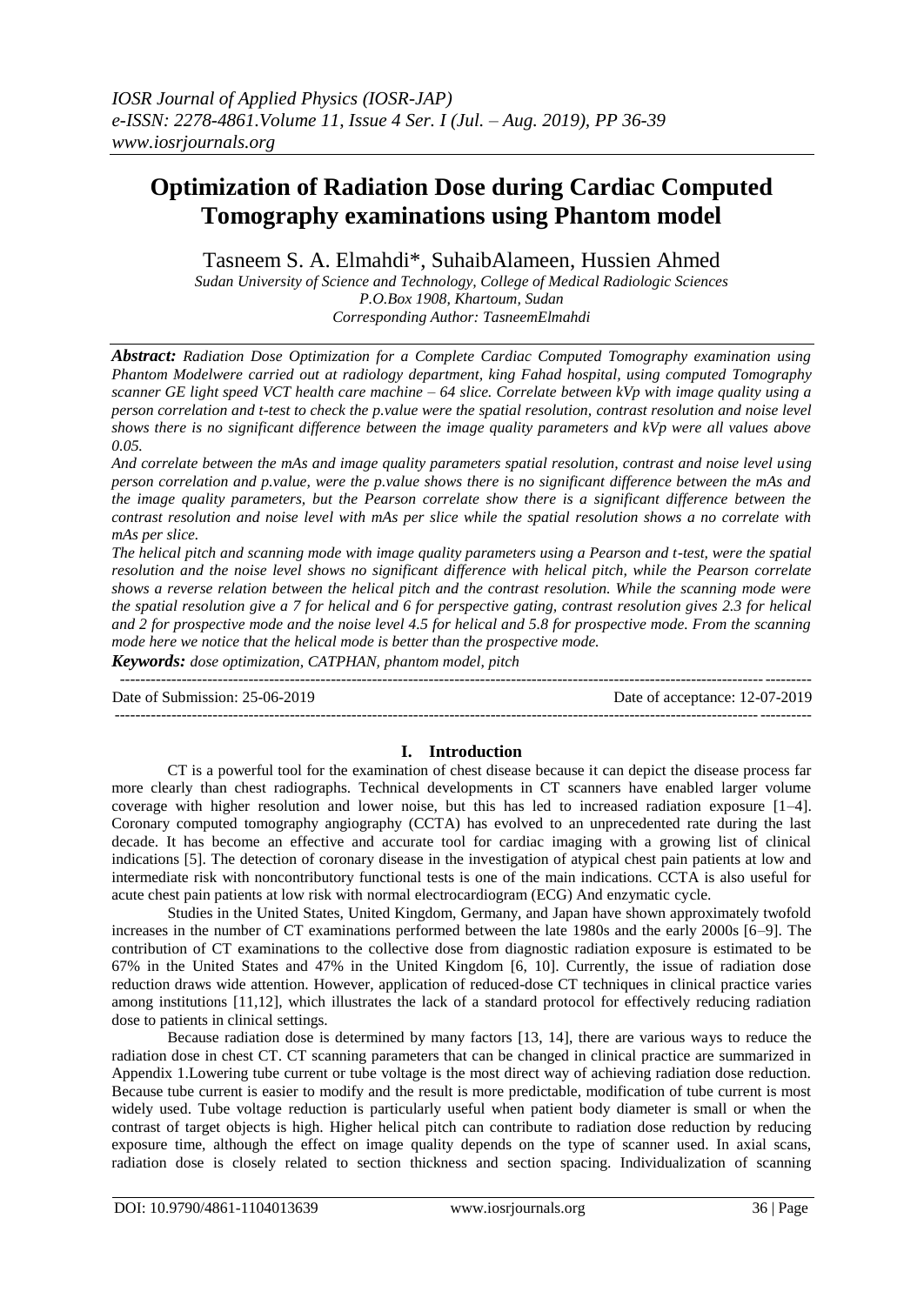parameters can also reduce radiation dose through optimization of dose because patient size varies greatly. This is most important to avoid overexposure in the examinations of children and small adults [15].

In addition to radiation (ie, tube current and peak voltage), noise in the image is a function of scan time, pitch, section thickness, image reconstruction technique, and filtration, as well as the patient's size, shape, and anatomy. Image quality in smaller patients might improve with relative decreases in image noise and increases in SNR due to the smaller amounts of fatty tissue surrounding the internal organs; in larger patients, a higher noise level would be acceptable given the substantial amount of fatty tissue separating the organs [16].

Optimal SNR as a function of patient size for common diagnostic questions has not yet been defined, since there are no objective metrics for recording clinical opinions. *Tube current* is inversely proportional to noise in conventional filtered back projection (FBP) image reconstruction because it is directly proportional to the number of photons and the radiation dose. Increasing the tube current by a factor of four will quadruple the number of photons and the radiation dose, and will decrease the noise by one-half (inverse of 2, the square root of 4).

*Scan time* is the time it takes the gantry to make one revolution. The number of photons in the image is proportional to the scan time.Increasing the scan time will increase the number of photons delivered, thereby decreasing the noise and increasing the radiation dose. When IR techniques are used, this inverse relationship between noise and dose no longer exists. *Helical pitch* is the ratio between the distance the CT table travels during one gantry revolution and the detector width. Helical pitch is inversely related to the number of photons and the radiation dose.

## **II. Material and Methods**

This study was carried out at radiology department, king Fahad hospital, using computed Tomography scanner GE light speed VCT health care machine – 64 slice General Electric's Multi-detector with serial NO 11803YC4. The Catphan phantom is generally used for the CT performance evaluation. The Catphan phantom is positioned in the CT scanner by mounting on the case which placed directly at the end of the table.

The Catphan 600 consists of 6 cylindrical parts located by precisely indexing the table from the center of section 1 (CTP 404) to the center of each subsequence test module.

Spatial Resolution module: The CTP528 high resolution module, this module it has 1 through 21-line pair /cm high resolution test gauge and two impulse sources (beads), which are cast into uniform material. The 21-line pair per centimeter gauge has Criteria of high contrast resolution is 6-line pair / cm.

**Low – Contrast Resolution:** The actual contrast levels will measure by making region of interest measurement over large target, and in the local background area. To determine the actual contrast level, average the measurement will make from several scans. It's important to measure the background area adjacent to the target, because of "cupping" and "capping" effect will cause variation in the CT number from one scan region to another. The module is contain three sets of discs with contrast of 0.3%, 0.5%, 1.0%, and the size of the discs are 2mm, 3mm, 4mm , 5mm , 6mm , 7mm , 8mm , 9mm , and 15mm.

**Unfors CTDI phantom:** This essential phantom consists of two parts: a body phantom and a head phantom. Both are made of solid acrylic, 15cm thick, with diameters of 32 cm and 16cm respectively. Each part contains five probe holes, one in the center and four around the perimeter, the inside diameter of the holes is 1.31 cm. Each part includes five acrylic rods for plugging all the holes in the phantom.**Unfors Ionization Chamber:** The ion chamber and electronics are combined into one unit making it possible to measure both temperature and pressure to actively compensate for the energy dependency**.**

**Scanning parameters:** The cardiac CT examination is one of the most common studies in the department. There are numbers of cardiac CT request for the scan. To start the process of cardiac scan protocol optimization, the hospital adult protocol for cardiac CT was used to scan a phantom (Catphan 600). Image quality evaluated from different parameters (image noise, spatial resolution and low contrast resolution. CT scan images quality was performed with different scanning parameters, tube voltage (kVp) and tube current (mA), pitch factor, slice thickness and collimation which have direct effects on the image quality and radiation dose. These parameters were varied and the results of this variation on the images were obtained.

|           | <b>Scan Parameters</b>   |                             | <b>Scan Parameters</b> |                |
|-----------|--------------------------|-----------------------------|------------------------|----------------|
|           | 80, 100, 120, 140<br>kVn |                             | Rotation time (sec)    | 0.4, 0.5       |
| mAs/slice |                          | 1000.900.800.700.600        | Helical pitch          | 0.2, 0.24, 0.3 |
|           | Scanning mode            | Helical, Prospective Gating | Cardiac Dose right     | ON. OFF        |
|           | Collimation(mm)          | 64x0.625.40x0.625, 32x1.25  | Slice thickness (mm)   | 0.68, 1.25     |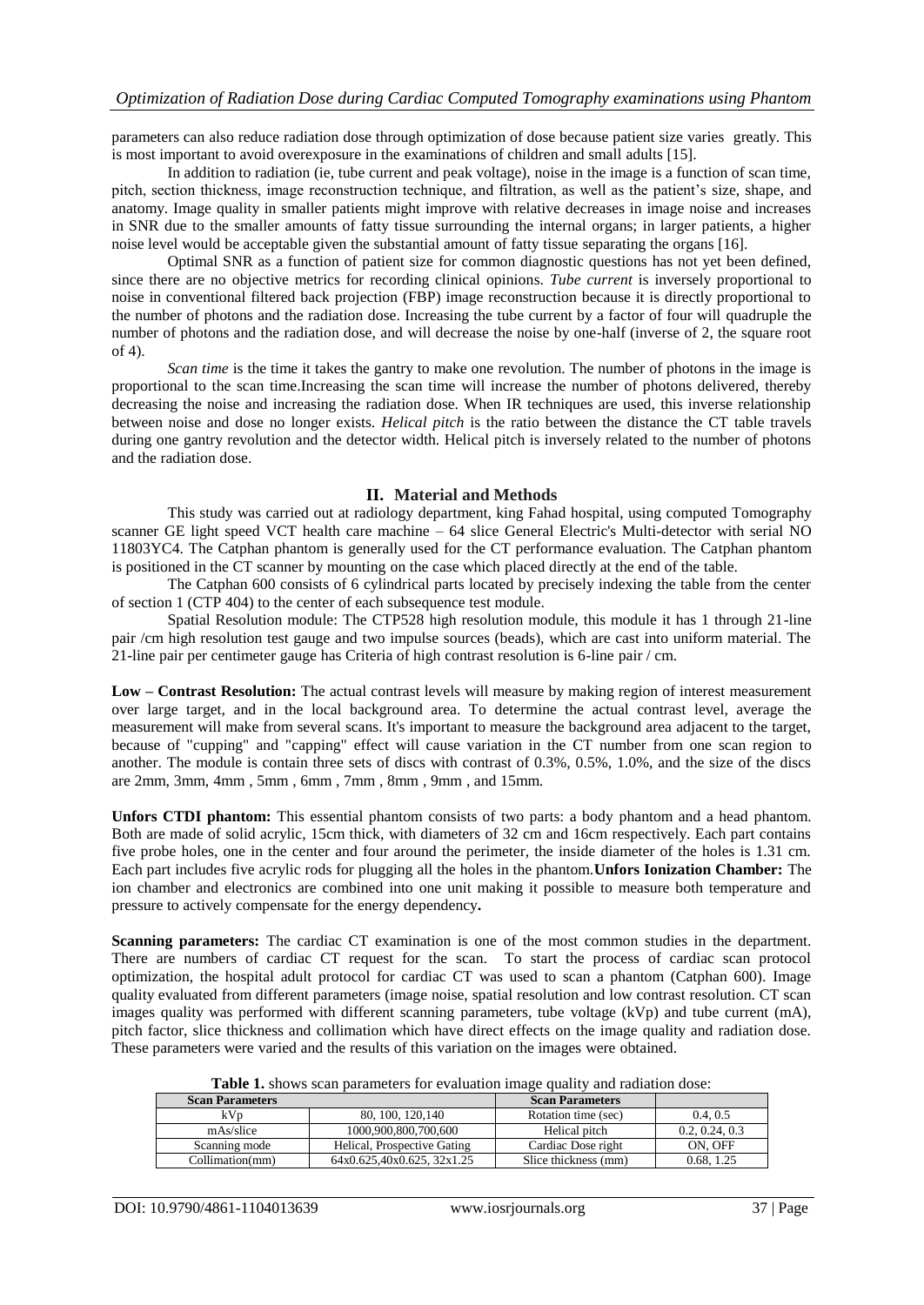### **III. Results**

In order to optimize the protocol, image qualities in terms of noise, spatial resolution and contrast to noise ratio were measured at the scanning parameters of kVp, mAs, pitch factor. Slice thickness and collimation change for two scan mode prospective gating and helical. The parameter having a good image quality accompany with the lowest dose will determined to be the optimal parameters.

| Table 1. Correlation between kVp with Reconstruction parameters & Image quality: |  |
|----------------------------------------------------------------------------------|--|
|----------------------------------------------------------------------------------|--|

| Correlations |                            | <b>Spatial Resolution</b> | <b>Contrast Resolution</b> | Noise Level |
|--------------|----------------------------|---------------------------|----------------------------|-------------|
| kVp          | <b>Pearson Correlation</b> | 0.945                     | 0.967                      | 0.852       |
|              | P-value                    | 0.212<br>0.414            | 0.164                      | 0.35        |

| <b>Table 2.</b> Correlation between mAs/slice with Reconstruction parameters & Image quality |                                                        |  |
|----------------------------------------------------------------------------------------------|--------------------------------------------------------|--|
| Correlations                                                                                 | Spatial Resolution   Contrast Resolution   Noise Level |  |

| Correlations |           | ODAHAI NESOHHHOIL   | Comitast Resolution | <b>INUISE LEVEL</b> |           |
|--------------|-----------|---------------------|---------------------|---------------------|-----------|
|              | mAs/slice | Pearson Correlation | 0.866               | -0.991**            | $0.987**$ |
|              |           | P-value             | 0.058               | 0.001               | 0.002     |

\*\* Correlation is significant at the 0.01 level

**Table 3.** Correlation between Helical pitch with Reconstruction parameters & Image quality

| Correlations  |                            | <b>Spatial Resolution</b> | .`ontrast<br><b>Resolution</b> | Noise Level |
|---------------|----------------------------|---------------------------|--------------------------------|-------------|
| Helical pitch | <b>Pearson Correlation</b> | 0.918                     | $-0.915$                       | 0.984       |
|               | P-value                    | 0.260                     | 0.265                          | 0.115       |

**Table 4.** Compare mean between scanning mode with Reconstruction parameters & Image quality

| Scanning mode      | <b>Spatial Resolution</b> | Contrast<br>Resolution | Noise Level   |
|--------------------|---------------------------|------------------------|---------------|
| Helical            | ۰U.                       |                        | 4.5           |
| Prospective gating | 6.0                       | 2.0                    | 5.8           |
| Total              | $6.5 \pm 0.7$             | $2.1 \pm 0.2$          | $5.2 \pm 0.9$ |

Data express as Mean  $\pm$  SD

**Table 5.** compare mean Collimation (mm) with Reconstruction parameters & Image quality

| Collision(mm)     | <b>Contrast Resolution</b> | Noise Level |
|-------------------|----------------------------|-------------|
| 64 x 0.625        | 3.3                        | 4.7         |
| $40 \times 0.625$ |                            | 6.4         |
| 32 x 1.25         | 2.8                        | 8.,         |
| Total             | $3.1 + 0.3$                | $64 + 1.7$  |

Data express as Mean  $\pm$  SD

### **IV. Discussion**

Correlate between kVp with image quality using a person correlation and t-test to check the p.value were the spatial resolution, contrast resolution and noise level shows there is no significant difference between the image quality parameters and kVp were all values above 0.05.

Table 2. show the correlation between the mAs and image quality parameters spatial resolution, contrast and noise level using person correlation and p.value, were the p.value shows there is no significant difference between the mAs and the image quality parameters, but the Pearson correlate show there is a significant difference between the contrast resolution and noise level with mAs per slice while the spatial resolution shows a no correlate with mAs per slice.

Table 3. show correlate between helical pitch with image quality parameters using a Pearson and t-test, were the spatial resolution and the noise level shows no significant difference with helical pitch, while the Pearson correlate shows a reverse relation between the helical pitch and the contrast resolution.Table 4. show a correlation between the scanning mode with image quality parameters spatial and contrast resolution and noise level, were the spatial resolution give a 7 for helical and 6 for perspective gating, contrast resolution gives 2.3 for helical and 2 for prospective mode and the noise level 4.5 for helical and 5.8 for prospective mode. From the scanning mode here we notice that the helical mode is better than the prospective mode.

compare mean Collimation per mm with image parameters we using different three collimations for 64 x 0.625 the contrast resolution was 3.3 and the noise level 4.7, for collimation 40 x 0.625 and 32 x 1.25 the contrast resolution was 3.1 and 2.8 while the noise level was 6.4 and 8.1 respectively. From this table we notice that with increase the collimator diameter the contrast be better and the noise level decreased as shown in table 5.